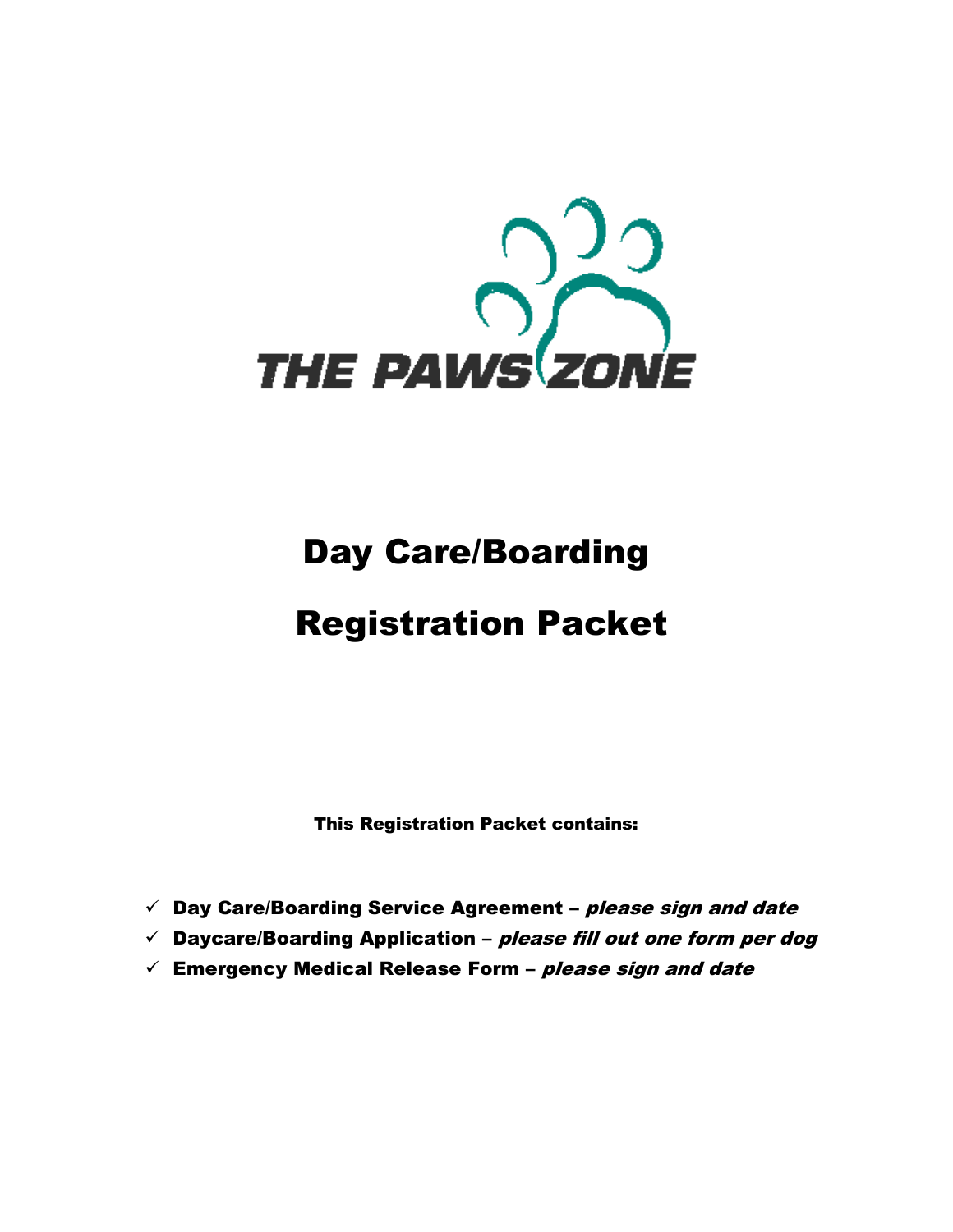

# Welcome to THE PAWS ZONE,

We are extremely pleased that you have chosen to use our facility for your dog's boarding and daycare needs. We are confident that you will find our services one-of-a-kind. To schedule your visit, please call or fill out an online request. 815-692-4729 or *thepawszone.net*. Enclosed is your Registration Packet for boarding and/or daycare. Please print a copy of this packet and complete all forms BEFORE your arrival. During your initial visit, a member of our staff will review the materials with you and answer any questions you may have. In addition, we must confirm that we have a copy of your dog's most current vaccination records on file. Vaccinations should include rabies, Bordetella, and DHPP. You can contact your vet's office and ask that they fax the medical record to (815)692-4733 or you can email a copy to(thepawszone@gmail.com) this information must be sent to us prior to your visit. We want to ensure your check-in goes smoothly and that your experience with THE PAWS ZONE is a positive one. Please allow 15 minutes for the check in process.

### **General Policies**

- 1. The health and safety of all our guests is important to us. The following vaccinations are required to participate in ANY of our services: Rabies, DHPP, and Bordetella. **NO EXCEPTIONS**
- 2. We encourage you to bring your pet(s) own food to avoid common digestion problems associated with changing food.
- 3. We cannot accept aggressive dogs
- 4. All guests must be free of parasites they will be checked before they are allowed to enter play and lodging areas. If parasites are found they will be treated and charges will apply.
- 5. Dogs over 6 months of age must be spayed or neutered in order to participate in group play.
- 6. Puppies are welcome to board after they have completed the final series of shots including Rabies at least 72 hours before arrival.
- 7. Puppies can participate in Day Care after the second series of shots. Please follow the recommendations of your Vet.
- 8. If you are crate training you may bring your crate to place inside your puppies room in order to continue the training during their stay. Crates must be metal or plastic. NO BEDDING WILL BE ACCEPTED
- 9. Day care Drop off and Pick up outside of business hours must be prescheduled
- 10. We encourage you to bring a couple of your dogs favorite items. Please label them and choose items that can be washed or sanitized daily. NO BEDDING WILL BE ACCEPTED
- 11. Cancellations for boarding guests must be made 72 hrs in advance.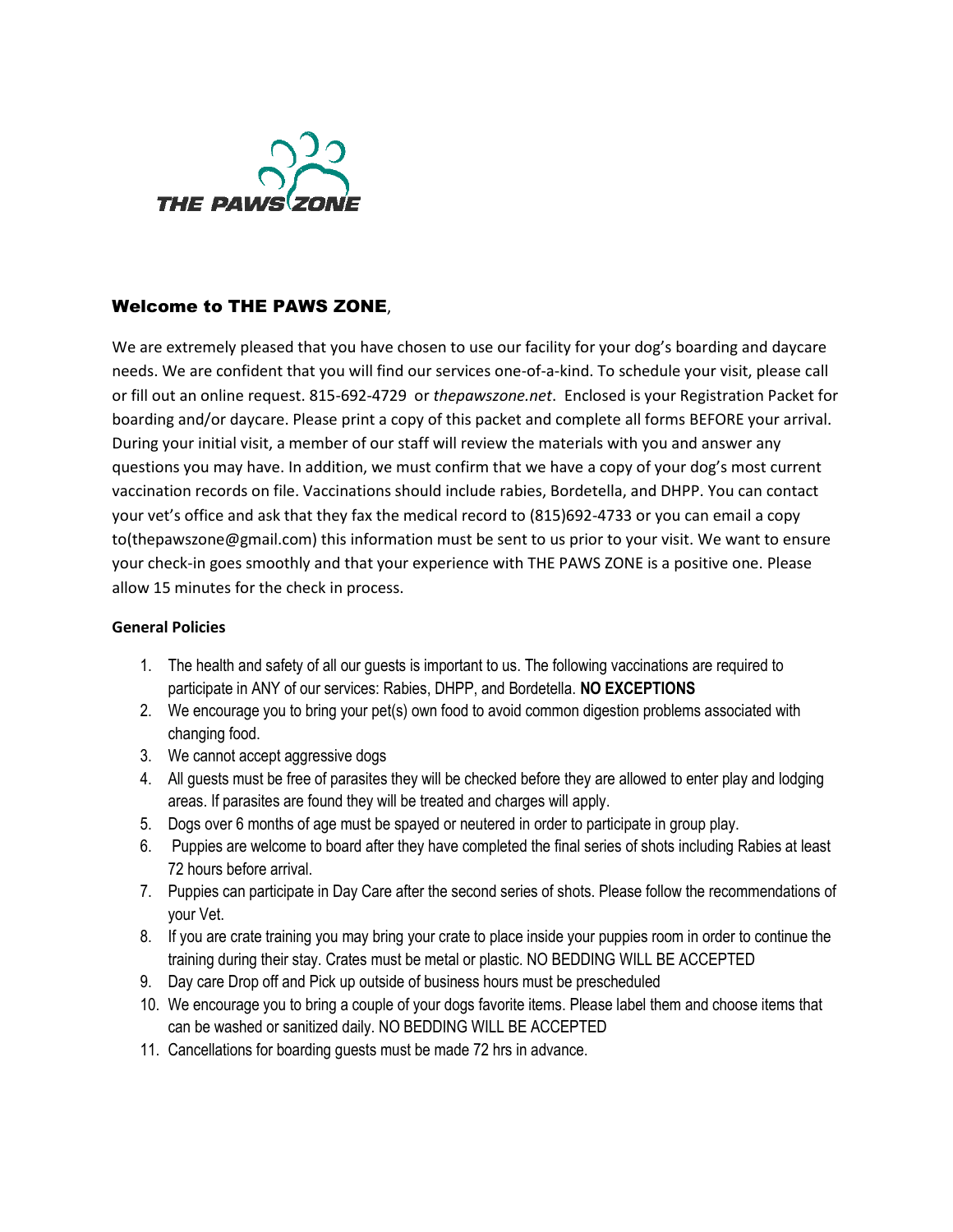

## Dog Day Care/Boarding Service Agreement

| <b>Owner's Name:</b> |  |                         |  | Address: _________________________________ |
|----------------------|--|-------------------------|--|--------------------------------------------|
|                      |  | State _____ Zip _______ |  |                                            |
| <b>Work Phone (</b>  |  |                         |  |                                            |
|                      |  |                         |  | Age: ___________ Breed: ______________     |

**1) I understand that THE PAWS ZONE, has relied upon my representation that my dog is in good health, and has not injured, shown aggression or threatening behavior to any person or dog, in admitting my dog for services at their facility.**

**2) I understand that THE PAWS ZONE, their owners, staff, partners and volunteers, will not be liable, financially or otherwise, for injuries to my dog, myself or any property of mine while my dog is participating in services provided by THE PAWS ZONE. I hereby release THE PAWS ZONE of any liability of any kind arising from my dogs' participation in any and all services provided by THE PAWS ZONE.**

**3) I understand and agree that any problems with my dog, behavioral, medical or otherwise will be treated as deemed best by staff of THE PAWS ZONE, in their sole discretion, and in what they view as the best interest of the animal. I understand that I assume full financial responsibility and all liability for any and all expenses involved in regards to the behavior and health of my dog.**

**4) I understand that there are risks and benefits associated with group socialization of dogs. I agree that the benefits outweigh the risks, and that I accept the risk. I desire a socialized environment for my dog while attending services provided by THE PAWS ZONE. While in their care, I understand that while the socialization and play is closely and carefully monitored by THE PAWS ZONE staff to prevent injury, it is still possible that during the course of normal play my dog may receive minor nicks and scratches from roughhousing with other dogs. Any injuries to my dog will be pointed out by staff and reported upon pick-up.**

**5) I understand by allowing my dog to participate in services offered by THE PAWS ZONE, I hereby agree to allow THE PAWS ZONE to take photographs or use images of my pet in print form or otherwise for publication and/or promotion.**

**6) I understand that I am solely responsible, financially or otherwise, for any harm or damage caused by my dog during the attendance of any services provided by THE PAWS ZONE.**

**7) I understand that if my dog is not picked up on time, I hereby authorize THE PAWS ZONE to take whatever action is deemed necessary for the continuing care of my dog. I will pay THE PAWS ZONE, the cost of any such continuing care upon demand by THE PAWS ZONE. I understand that If I do not pick up my dog, THE PAWS ZONE, will proceed according to guidelines provided by Illinois Statute (510 ILCS 70) Humane Care for Animals Act. (Abandonment of animals by owner; procedure for handling). I also acknowledge that I will be fully responsible for all attorneys' fees and associated costs if I abandon my dog.**

**Signature of Owner \_\_\_\_\_\_\_\_\_\_\_\_\_\_\_\_\_\_\_\_\_\_\_\_\_\_\_\_\_\_\_\_\_\_\_\_\_\_\_\_\_\_\_\_\_\_\_\_\_\_\_\_\_\_\_\_\_\_\_\_\_\_\_\_\_\_\_\_\_\_\_\_\_\_\_\_\_ Date \_\_\_\_\_\_\_\_\_\_\_\_\_\_\_** 

**Printed Name \_\_\_\_\_\_\_\_\_\_\_\_\_\_\_\_\_\_\_\_\_\_\_\_\_\_\_\_\_\_\_\_\_\_\_\_\_\_\_\_\_\_\_\_\_\_\_\_\_\_\_\_\_\_\_\_\_\_\_\_\_\_\_\_\_\_\_\_\_\_\_\_\_\_\_\_\_\_\_\_\_\_**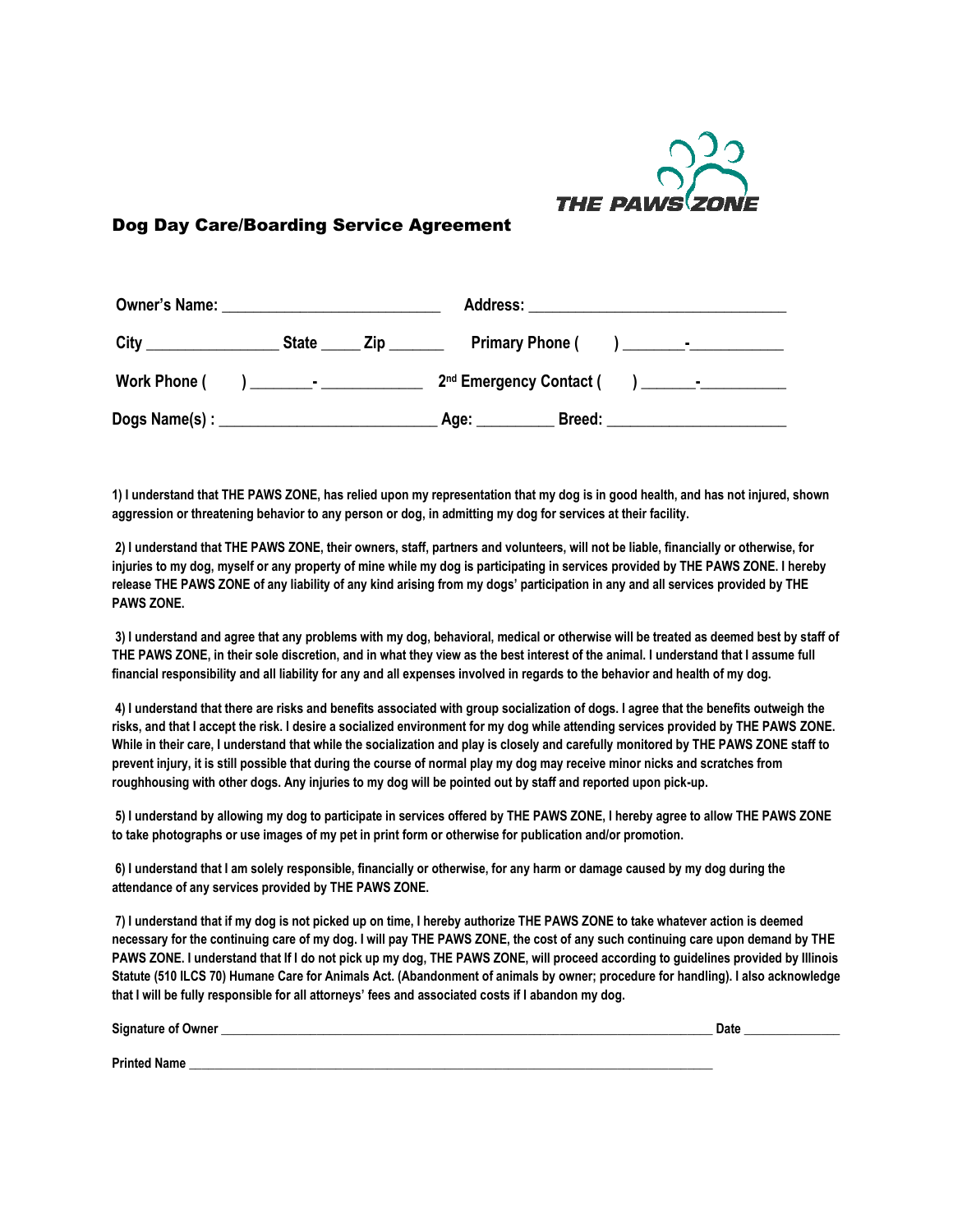

#### Medical Release Form

#### This is a required form for all participants receiving services at THE PAWS ZONE

First and for most, the safety and well being of your pet(s) is of the highest importance. Ensuring that your pet remains safe and well cared for is our first responsibility, and as such we take it very seriously. We do our best to have our pet parents screen for pre-existing health conditions but some factors may be beyond our control. In the event that a medical emergency arises while a pet is at our facility participating in a service that we provide. It is imperative that we are immediately able to get them medical treatment at the closest available facility. We will call ahead to the veterinary offices in closest proximity geographically to us to ensure they can handle the emergency present. Your pet will be rushed to the closest available facility for treatment and you will be notified. We notify the owner after we have secured a medical treatment center for the animal to avoid delays that may be caused by emotion on the part of the owner. Our goal is to get your pet medical attention as quickly as humanly possible, and avoid any distractions that may interfere with that process.

### For this reason it is a requirement for our pet parents to sign this form.

I understand that in the event of a medical emergency, that THE PAWS ZONE, at their sole discretion will seek the immediate attention of a licensed veterinarian. I authorize THE PAWS ZONE to seek medical attention at the closest available veterinary facility. I further agree that I am financially responsible for any medical treatment my pet(s) receives as a result of a medical emergency while attending services provided by THE PAWS ZONE.

| Signature of Owner | Date |
|--------------------|------|
|                    |      |

Printed Name \_\_\_\_\_\_\_\_\_\_\_\_\_\_\_\_\_\_\_\_\_\_\_\_\_\_\_\_\_\_\_\_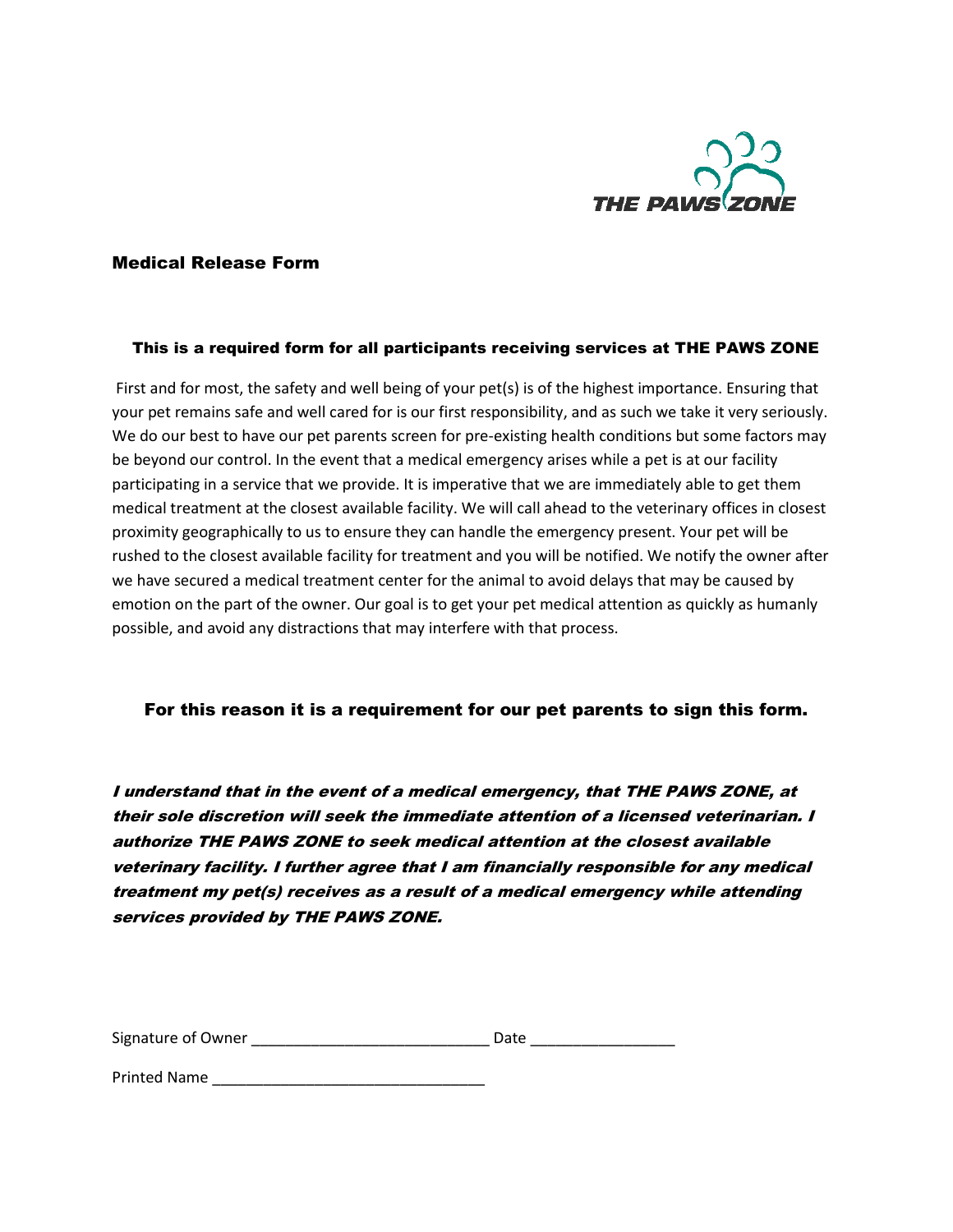

# Dog Day Care Application (Please fill out an application for each dog)

| How did you hear about THE PAWS ZONE?                                                       |  |  |  |  |
|---------------------------------------------------------------------------------------------|--|--|--|--|
|                                                                                             |  |  |  |  |
|                                                                                             |  |  |  |  |
|                                                                                             |  |  |  |  |
| Breed: ______________                                                                       |  |  |  |  |
| If we can't get in touch with you whom can we contact?                                      |  |  |  |  |
|                                                                                             |  |  |  |  |
|                                                                                             |  |  |  |  |
|                                                                                             |  |  |  |  |
|                                                                                             |  |  |  |  |
| <b>PET INFORMATION</b>                                                                      |  |  |  |  |
|                                                                                             |  |  |  |  |
| Breed Color Color Weight Micro Chip? Y/N                                                    |  |  |  |  |
|                                                                                             |  |  |  |  |
| Brand and Type of food: National Assemblance and Type of food:                              |  |  |  |  |
|                                                                                             |  |  |  |  |
|                                                                                             |  |  |  |  |
|                                                                                             |  |  |  |  |
| If you have not had him/her from puppy hood, what do you know of its prior history?         |  |  |  |  |
| Are there any other animals in the household? (Species/Breed/Age)                           |  |  |  |  |
| What is the make up of your household? Adult Males _____ Adult Females _____ Children/ Ages |  |  |  |  |
| Which family member is your dog most fond of? __________________________________            |  |  |  |  |
| Which sex is your dog most fond of? M / F                                                   |  |  |  |  |
| Please describe your dogs overall temperament:                                              |  |  |  |  |
|                                                                                             |  |  |  |  |
| How does your dog react to other dogs? (Generally)                                          |  |  |  |  |

\_\_\_\_\_\_\_\_\_\_\_\_\_\_\_\_\_\_\_\_\_\_\_\_\_\_\_\_\_\_\_\_\_\_\_\_\_\_\_\_\_\_\_\_\_\_\_\_\_\_\_\_\_\_\_\_\_\_\_\_\_\_\_\_\_\_\_\_\_\_\_\_\_\_\_\_\_\_\_\_\_\_\_\_\_\_\_\_\_\_\_\_\_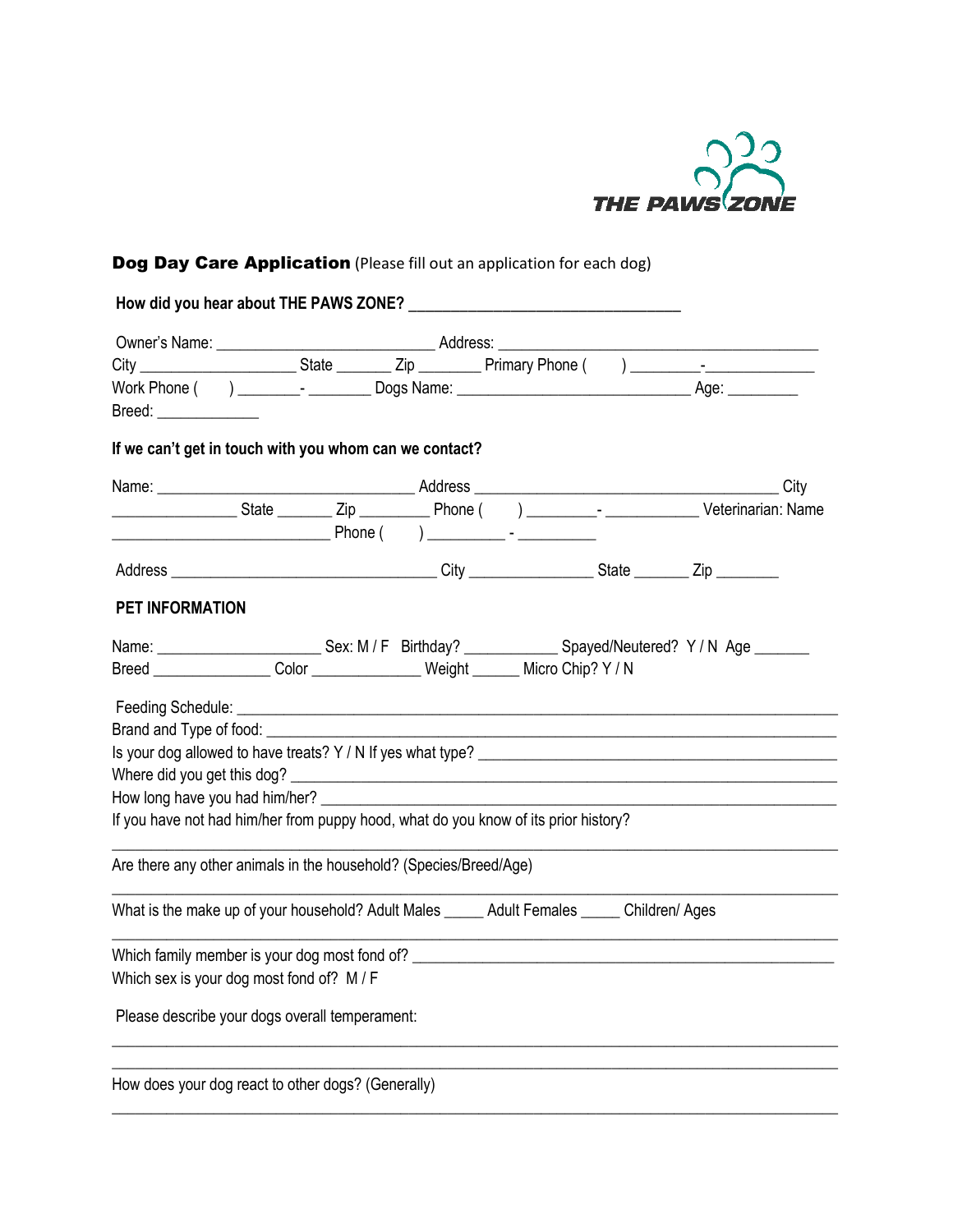| Has your dog ever participated in play at a dog park or daycare? Y / N<br>Does your dog have any kinds of people he/she automatically fears or dislikes? Y / N<br>If yes please describe |
|------------------------------------------------------------------------------------------------------------------------------------------------------------------------------------------|
| Does your dog have any kinds of dogs that he/she automatically fears or dislikes? Y / N                                                                                                  |
| Has your dog ever bitten someone? Y / N                                                                                                                                                  |
| Has your dog ever been in a fight or bitten another dog? Y / N If yes please describe                                                                                                    |
| Do you walk your dog? Y / N How Often? ___________ Distance? ______                                                                                                                      |
| What known behavioral problems does your dog have?                                                                                                                                       |
| Does your dog have a circumstance or situation that he/she is frightened of?                                                                                                             |
| Describe how you calm the dog during this situation:                                                                                                                                     |
| Is your dog housebroken or crate trained?                                                                                                                                                |
| Is your dog toy possessive? Y / N<br>Has your dog shared toys/food/water with other dogs before? Y / N If yes, were there any problems?                                                  |
|                                                                                                                                                                                          |
|                                                                                                                                                                                          |
|                                                                                                                                                                                          |
| What do you do with him/her when you leave home? _______________________________<br>MEDICAL CONCERNS Does your dog have any health concerns that you are aware of?                       |
| Does your dog have any medical restrictions on his/her activities?                                                                                                                       |
| Is your dog currently on any medication? If yes what kind                                                                                                                                |
| Does your dog have allergies?                                                                                                                                                            |
| Does your dog like to be brushed? _                                                                                                                                                      |
| How does your dog react to getting his/her nails clipped?                                                                                                                                |
| Does your dog have any areas on his/her body that he/she does not like to be touched?                                                                                                    |
| Does your dog have a special place that he/she likes to be petted or rubbed?                                                                                                             |